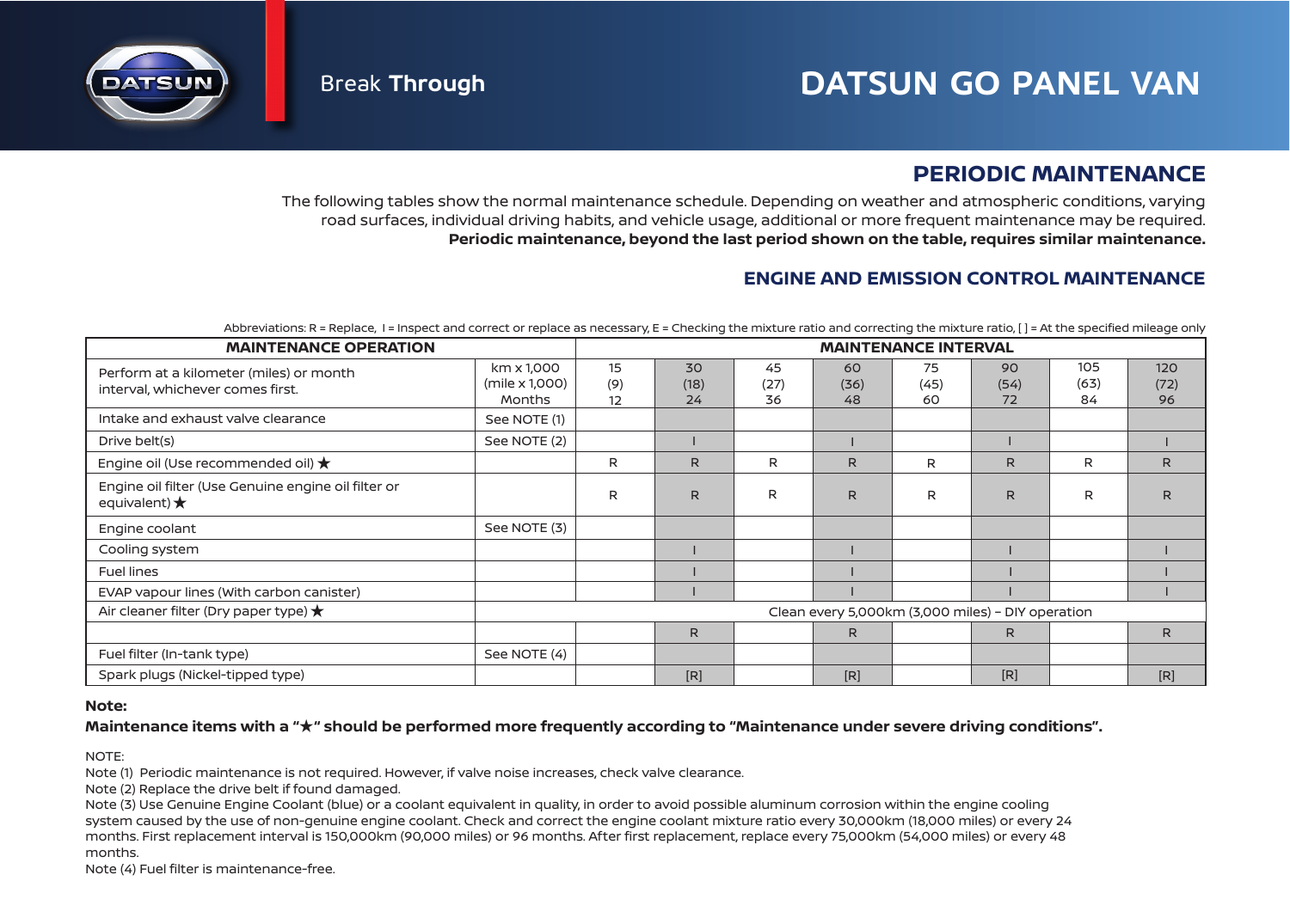

# **PERIODIC MAINTENANCE**

The following tables show the normal maintenance schedule. Depending on weather and atmospheric conditions, varying road surfaces, individual driving habits, and vehicle usage, additional or more frequent maintenance may be required. **Periodic maintenance, beyond the last period shown on the table, requires similar maintenance.**

## **CHASSIS AND BODY MAINTENANCE**

| <b>MAINTENANCE OPERATION</b>                                                               |                                        | <b>MAINTENANCE INTERVAL</b> |                  |                  |                  |                  |                  |                   |                   |
|--------------------------------------------------------------------------------------------|----------------------------------------|-----------------------------|------------------|------------------|------------------|------------------|------------------|-------------------|-------------------|
| Perform at a kilometer (miles) or month<br>interval, whichever comes first.                | km x 1,000<br>(mile x 1,000)<br>Months | 15<br>(9)<br>12             | 30<br>(18)<br>24 | 45<br>(27)<br>36 | 60<br>(36)<br>48 | 75<br>(45)<br>60 | 90<br>(54)<br>72 | 105<br>(63)<br>84 | 120<br>(72)<br>96 |
| Brake and clutch fluid (For levels and leaks)                                              |                                        |                             |                  |                  |                  |                  |                  |                   |                   |
| Brake and clutch systems                                                                   |                                        |                             |                  |                  |                  |                  |                  |                   |                   |
| Brake fluid $\bigstar$                                                                     |                                        |                             | R.               |                  | R.               |                  | R                |                   | R                 |
| Exhaust system                                                                             |                                        |                             |                  |                  |                  |                  |                  |                   |                   |
| Manual transaxle gear oil (For leaks)                                                      |                                        |                             |                  |                  |                  |                  |                  |                   |                   |
| Steering gear and linkage, axle and suspension<br>parts, and front drive shafts $\bigstar$ |                                        |                             |                  |                  |                  |                  |                  |                   |                   |
| Brake pads, rotors & other brake components $\bigstar$                                     |                                        |                             |                  |                  |                  |                  |                  |                   |                   |
| Brake linings, drums & other brake components $\bigstar$                                   |                                        |                             |                  |                  |                  |                  |                  |                   |                   |
| Foot brake, parking brake, and clutch (For free-play,<br>stroke, and operation)            |                                        |                             |                  |                  |                  |                  |                  |                   |                   |

Abbreviations: R = Replace, I = Inspect and correct or replace as necessary, L = Lubricate

### **Note:**

Maintenance items with a "<sup>\*</sup> should be performed more frequently according to "Maintenance under severe driving conditions".